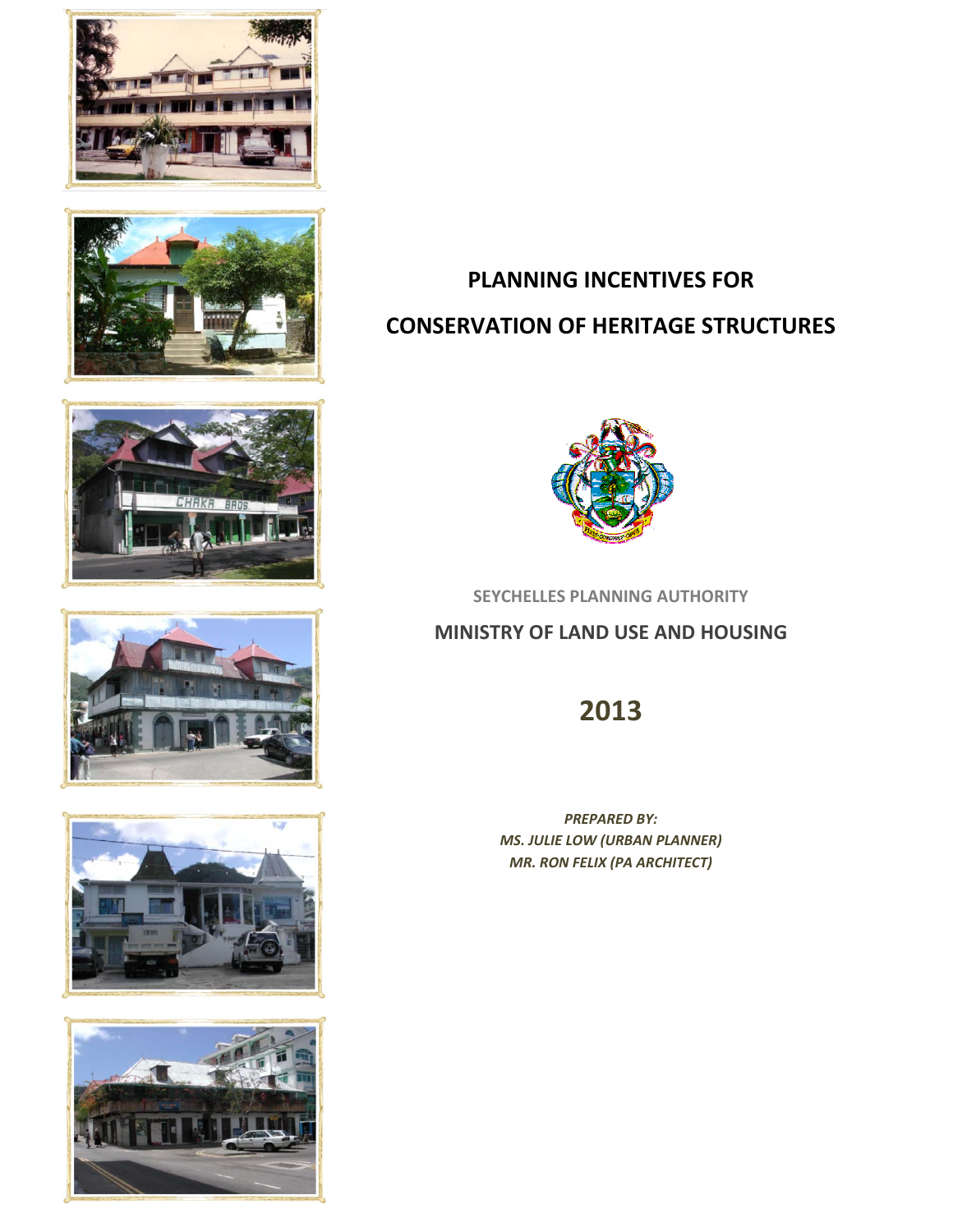# **TABLE OF CONTENTS**

|  | <b>1.0 INTRODUCTION</b> |  |
|--|-------------------------|--|
|--|-------------------------|--|

| 6.0 ENCOURAGING OTHER OWNERSTO CONSERVE BUILDINGS OF HERITAGE SIGNIFICANCE 5           |  |
|----------------------------------------------------------------------------------------|--|
|                                                                                        |  |
| 8.0 RESPONSIBILITIES OF THE PLANNING AUTHORITY & MINISTRY RESPONSIBLE FOR HERITAGE AND |  |
|                                                                                        |  |
|                                                                                        |  |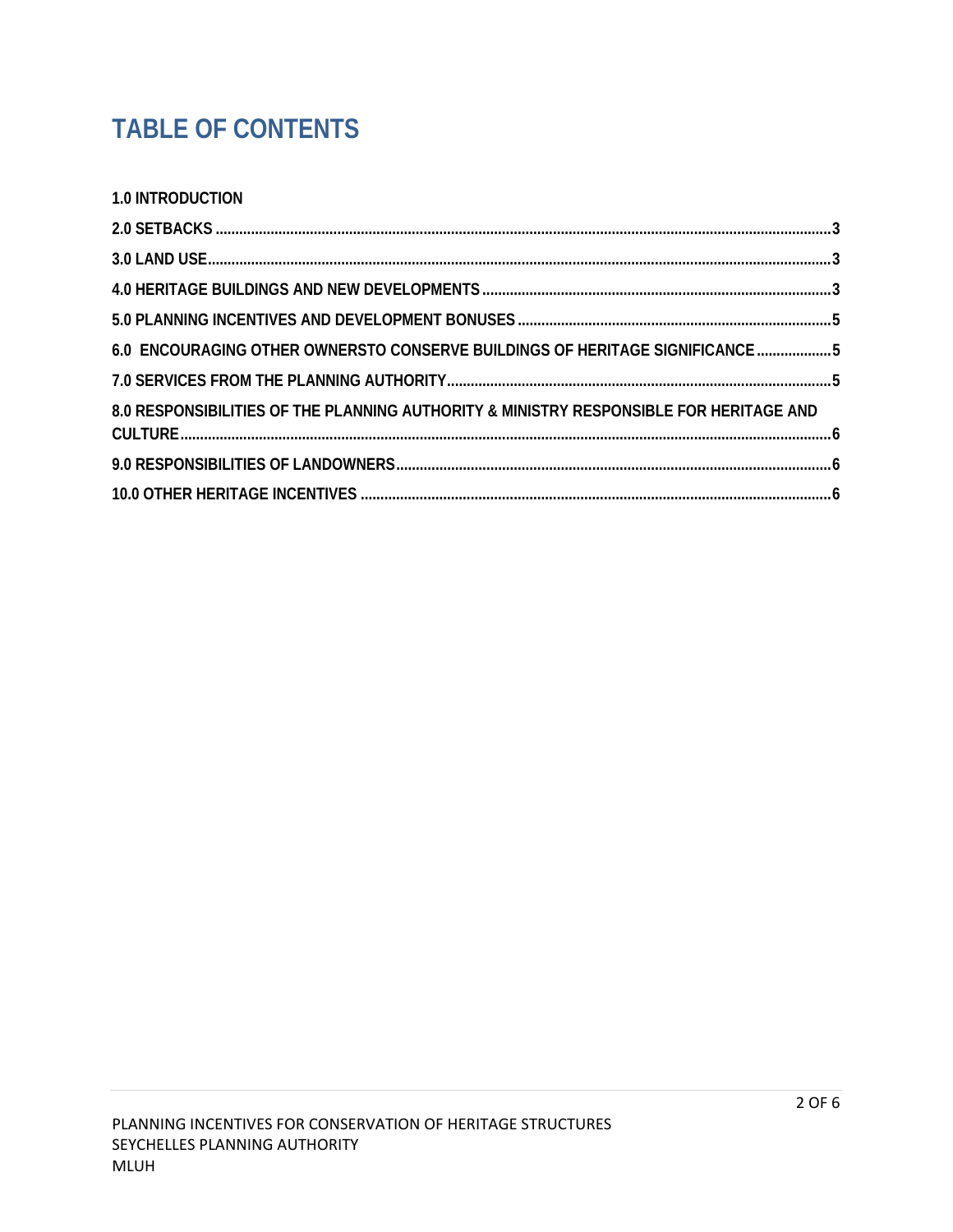## **PLANNING INCENTIVES FOR CONSERVATION OF HERITAGE STRUCTURES**

#### **1.0 Introduction**

This document outlines the planning incentives provided by the Planning Authority to promote conservation of heritage structures in the Seychelles. These incentives are solely applied to any structures of heritage significance such as buildings, sites or monuments, with the notion not only to cater for developments that work hand in hand with these heritage structures but also to help in preservation of the old memories for our future generations and for tourist attraction.

#### **2.0 Setbacks**

For any proposed development on a site consisting of heritage structures, The Planning Authority may reduce any standard setback requirement specified in the TCPA Regulations (Physical Planning – Development and Subdivision of Parcels) and Victoria Urban Design Guidelines where:

- a) Such a variation would facilitate the conservation of a place of cultural heritage significance and is consistent with the conservation principles; retention, restoration and preservation;
- b) Would not impact upon the amenity of adjoining properties and the locality generally.

### **3.0 Land Use**

Notwithstanding the requirements of the Land Use Plan, the Planning Authority may approve any land use within any zone for plot of land with building of heritage significance where it is satisfied that:

- a) The proposed use would facilitate the conservation of a place of cultural heritage significance and is consistent with the requirements of conservation principles as outlined above;
- b) The use would not impact upon the amenity of adjoining properties and the locality generally; and
- c) The proposed use will not prejudice the development of the subject land or other land in the district for the purposes for which it has been zoned.

#### **4.0 Heritage Buildings and New Developments**

In circumstances where owners needs to develop or have extension to their buildings of which consist of heritage significance, and are entitled to the gain planning incentives, owners may have extension to buildings with conditions:

- Retain the original façade of the building and height which is considered to be of heritage significance
- Incorporate similar Creole Traditional Architectural elements (similar to the original) in the new extension of building or in new development proposed adjacent to the building of heritage significance (consult PA Architect) – Refer to Figure 1.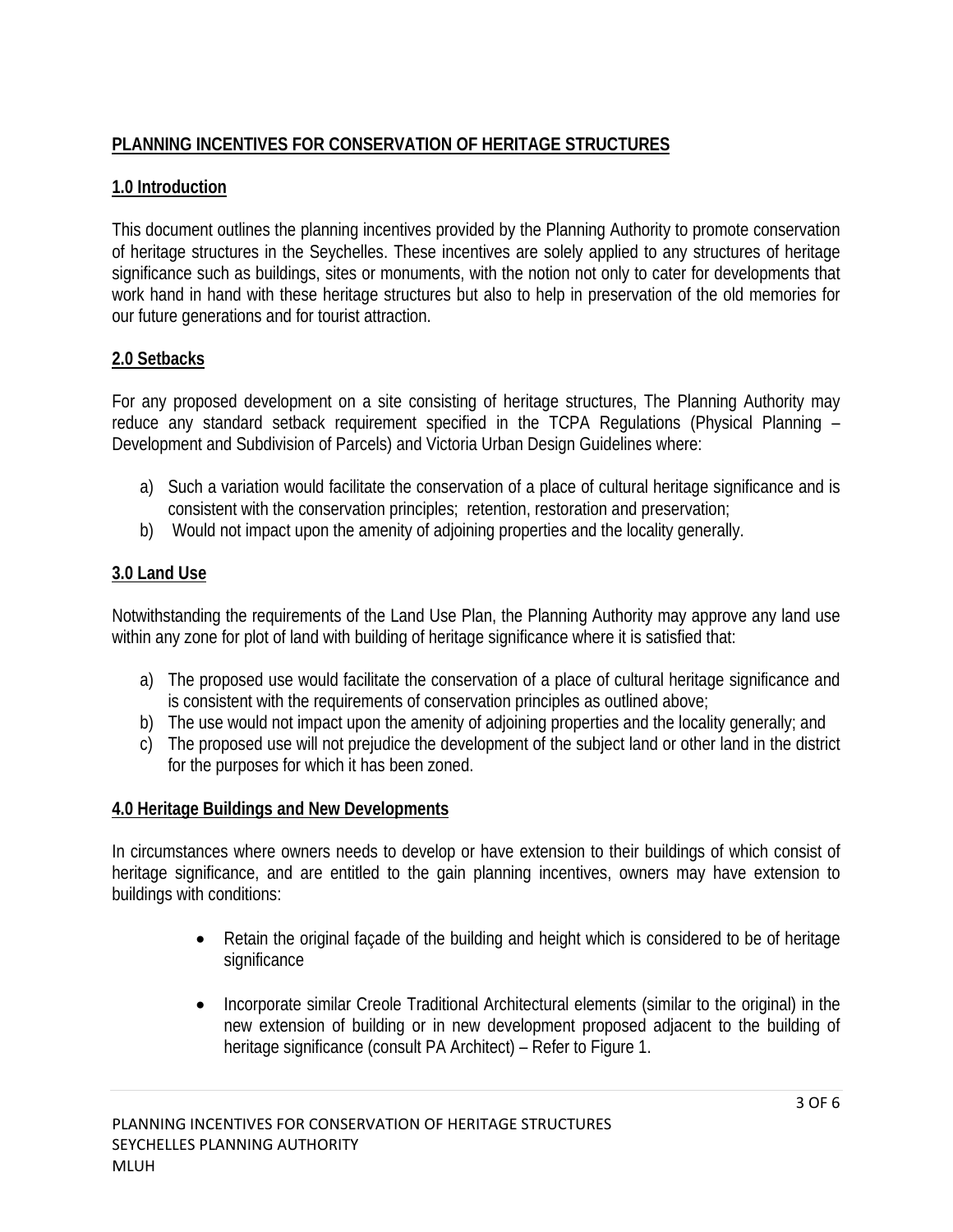- Where development of new buildings (including extensions) on same parcel consisting of building with heritage significance, a maximum height of new development should be Ground plus two – In circumstances where the landowner/developer propose for development higher than Ground plus two, the Planning Authority should analyze proposed on the following basis:
- i. Proposed height of development will not cause any adverse visual impact on the existing heritage building
- ii. Adequate distance of proposed development from heritage building
	- Extension to building or new development of building (on same parcel consisting of building with heritage significance) should not obstruct the view of original building from main road



**FIGURE 1: ILLUSTRATION FOR LOCATION OF PROPOSED DEVELOPMENT AND HERITAGE BUILDING**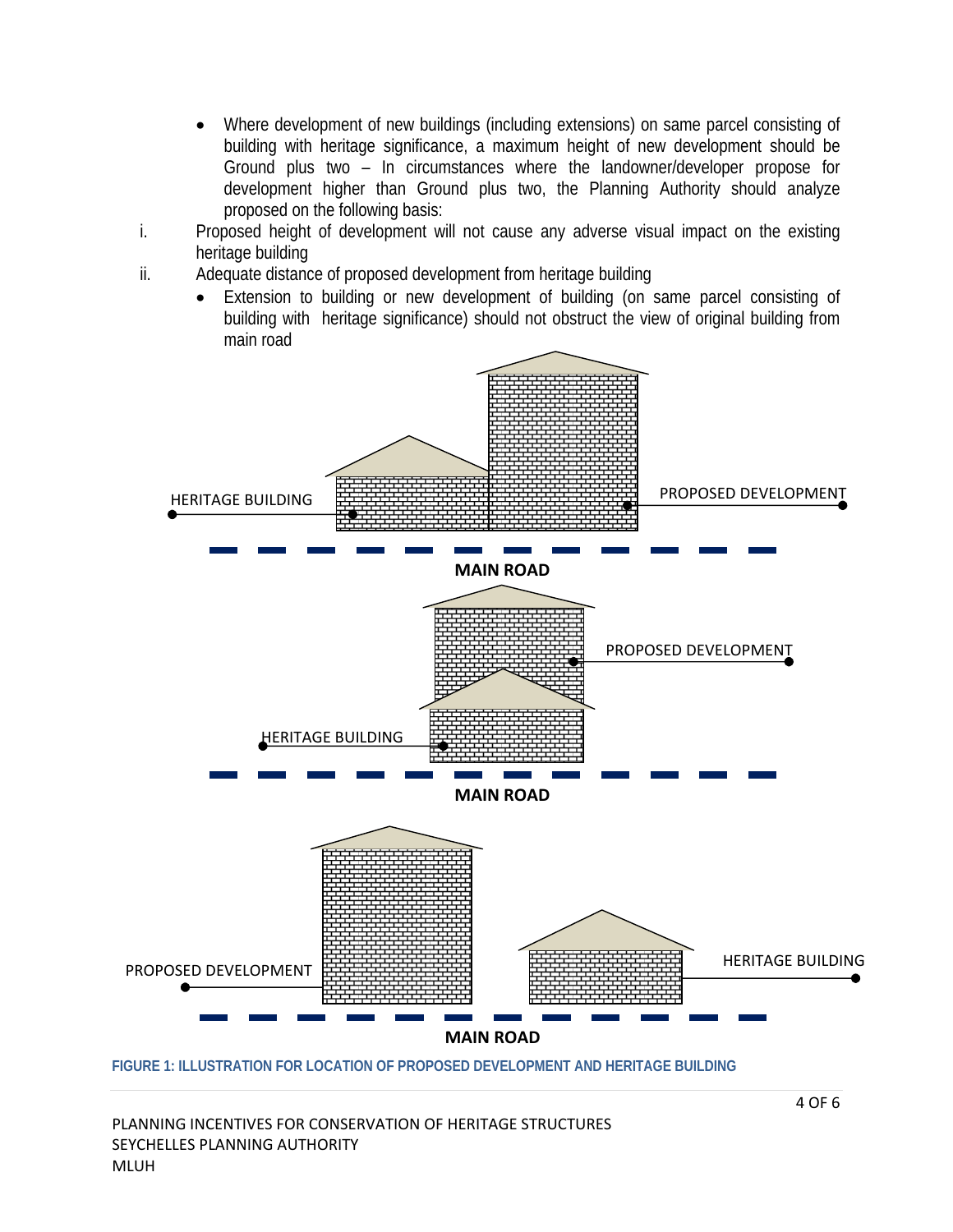#### **5.0 Planning Incentive and Development Bonuses**

Reduction of Fees and Charges for Development Applications Owners of heritage-listed places may have fees waived in part or in full in the following instances:

- Development application involving a **change of use** of a heritage-listed place that does not involve any significant physical construction.
- Development application involving **alterations and additions** which has no adverse affect on the heritage significance associated with the heritage listed place.
- Development application involving **partial demolition** which has no adverse affect on the heritage significance associated with the heritage listed place
- Financial and Non-Financial Assistance for Heritage Listed Properties: Example for Non-Financial Assistance such as consultancy aid from professionals in the field

#### **6.0 Encouraging other Owners to conserve buildings of heritage significance**

- Where a place is not listed, an applicant will be required to demonstrate to the National Monuments Board, Ministry responsible for Heritage and Culture, and the Planning Authority satisfaction that the place is of sufficient cultural heritage significance to warrant variation to the applicable development standards.
- An applicant is required to submit a heritage assessment sufficient to demonstrate to Planning Authority the cultural heritage significance of the subject place. The heritage assessment should be prepared by a qualified heritage professional and prepared in accordance with the National Heritage Research Section criteria for assessment of places of cultural heritage significance.
- The Planning Authority may require considerable expertise in making an assessment of a proposal relative to the conservation principles stated in 1.a. In this respect the Planning Authority may seek expert opinion from other concerned Department of Culture and Tourism/ National Heritage Research Section.

#### **7.0 Services from the Planning Authority**

- i. The Planning Authority/Planning Board needs to specify to what extent the technical and professional assistance will be given, such as;
	- Aid with conceptual designs on how to visually upgrade such buildings
	- Building Colour schemes
	- Guidance and monitoring during restoration process
	- Professional and technical advice (Architecture and Engineering)
- ii. Exemption of planning fees will be negotiable upon the complexity of the development. This applies to only development involved in heritage building conservation.